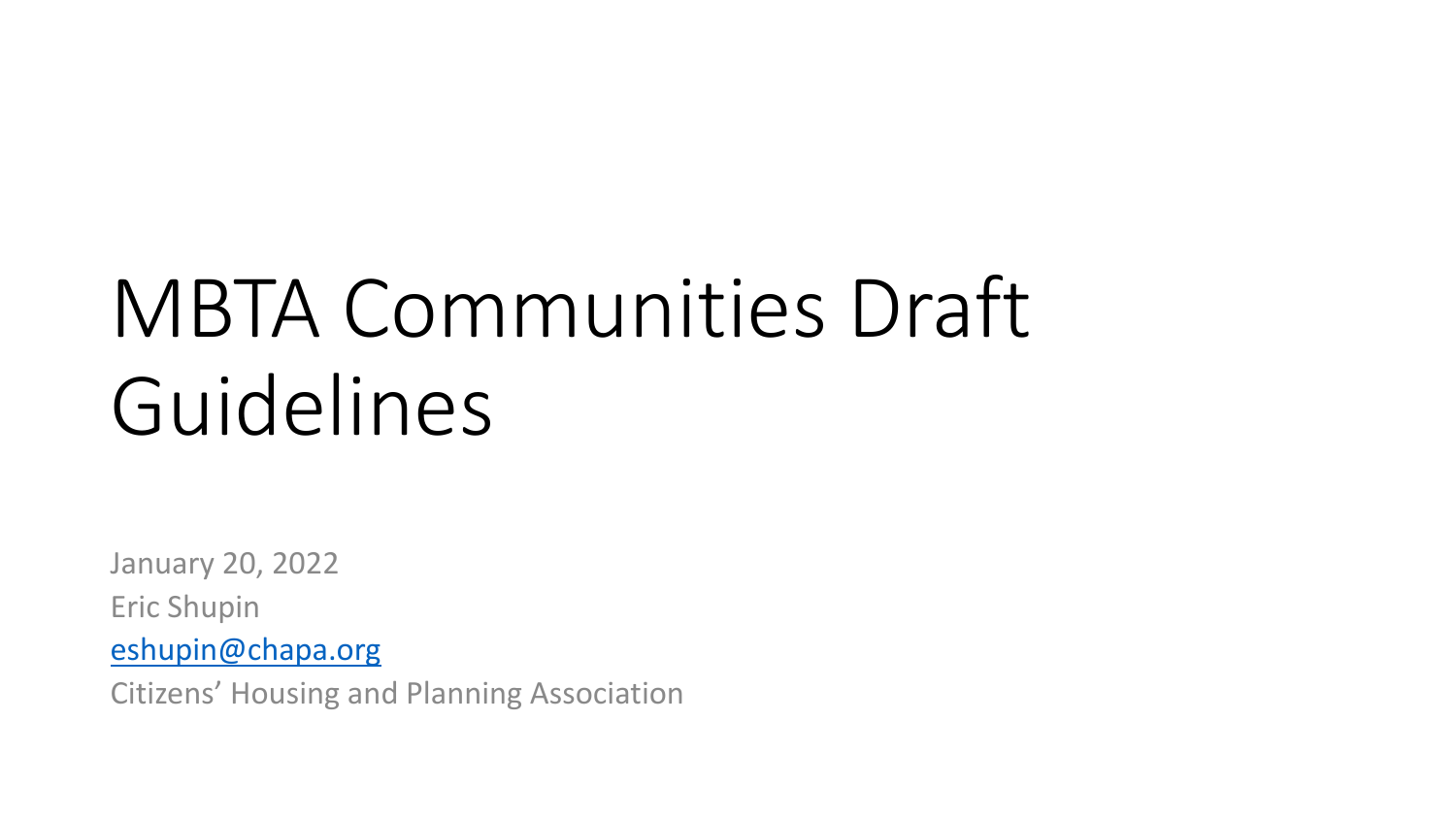#### Statutory Requirements

- Zoning must allow multifamily housing "as of right"
- Zones must be of "reasonable size"
- Minimum gross density of 15 units per acre
- No age restrictions
- Suitable for families with children
- Not more than  $\frac{1}{2}$  mile from a commuter rail station, subway station, ferry terminal or bus station, if applicable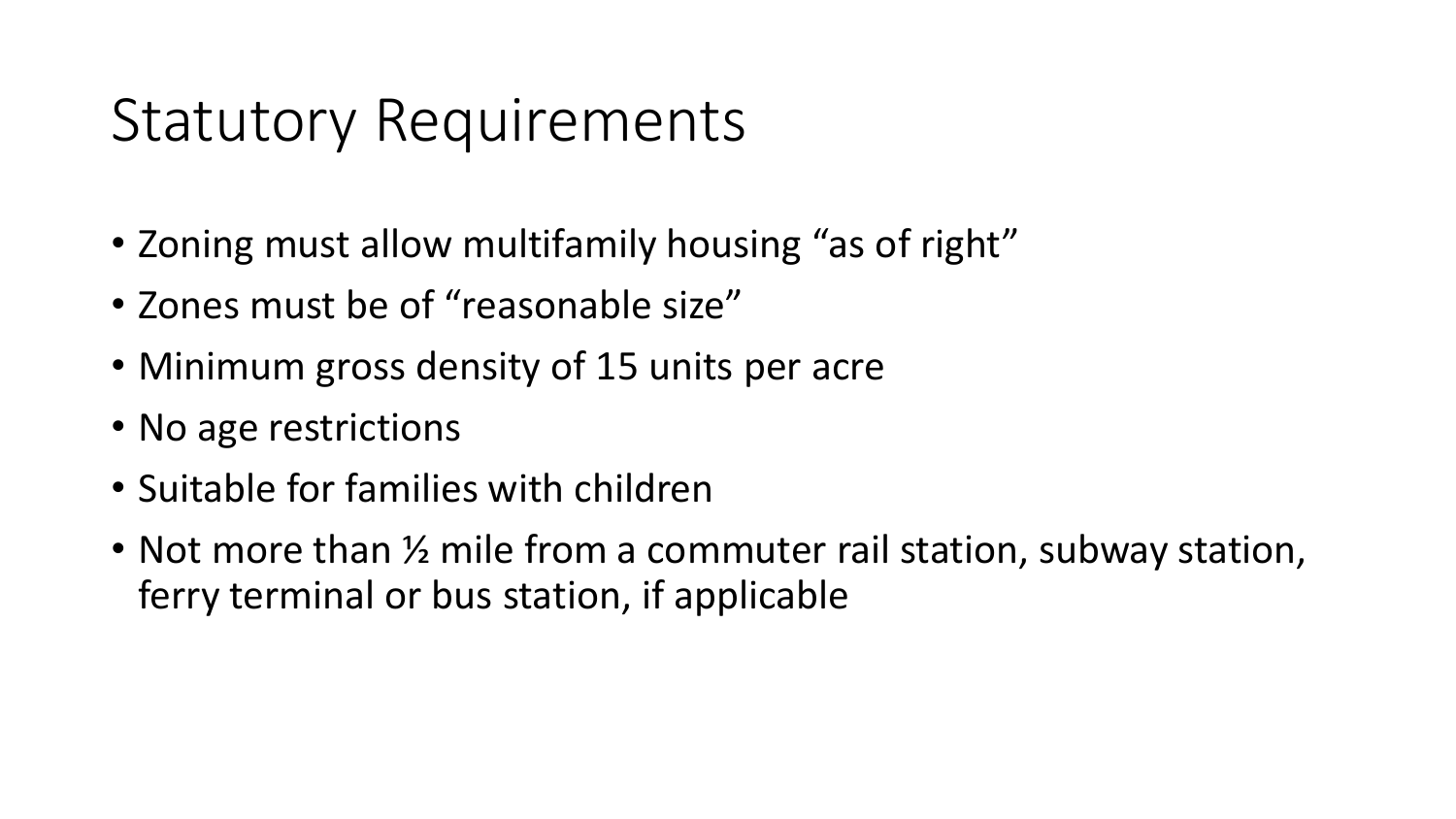#### Determining Reasonable Size

- Be at least 50 contiguous acres; and
- Have a unit capacity to meet or exceed certain unit requirements based on the municipality's assigned category of MBTA community.
- An overlay district can be used to achieve compliance if the overlay is not a collection of small, non-contiguous parcels and at least one portion at least 25 contiguous acres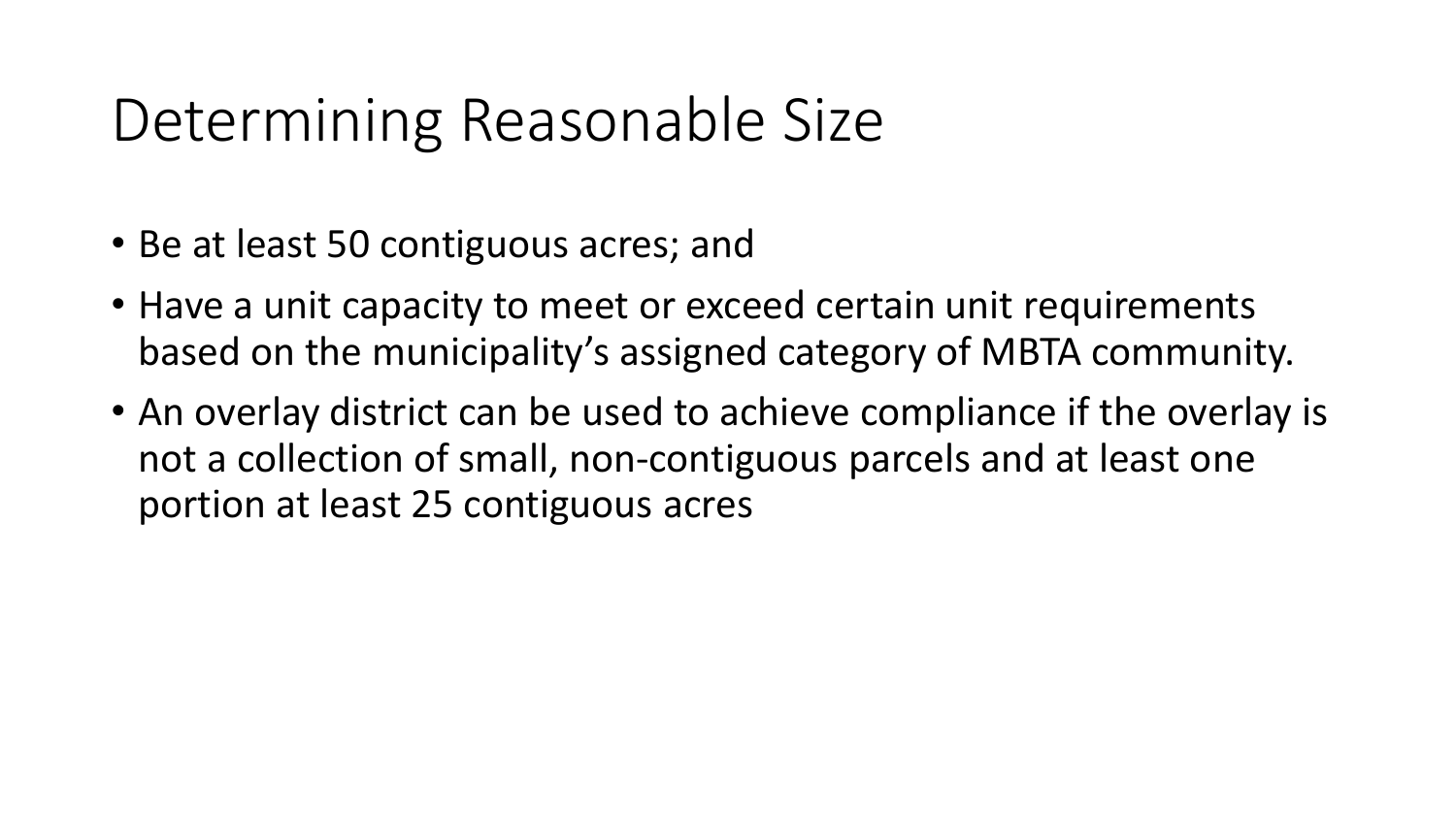### Categories of MBTA Communities

| <b>Type of Community</b>          | Definition                                                                                                                                                                                          |
|-----------------------------------|-----------------------------------------------------------------------------------------------------------------------------------------------------------------------------------------------------|
| <b>Rapid Transit</b><br>Community | Community with subway station within its border or within a $\frac{1}{2}$ mile of<br>its border even if there is one or more commuter rail stations or MBTA<br>bus lines in that community          |
| <b>Bus Service</b><br>Community   | Community with a bus station or MBTA bus stop within its border or<br>within 1/2 mile of its border AND no subway station or commuter rail<br>station in or within $\frac{1}{2}$ mile of its border |
| <b>Commuter Rail</b><br>Community | Community with commuter rail station within its border or within a $\frac{1}{2}$<br>mile of its border AND no subway station in or within a $\frac{1}{2}$ mile of its<br>border                     |
| Adjacent<br>Community             | Community with no transit station within its border or within $\frac{1}{2}$ mile<br>of its border                                                                                                   |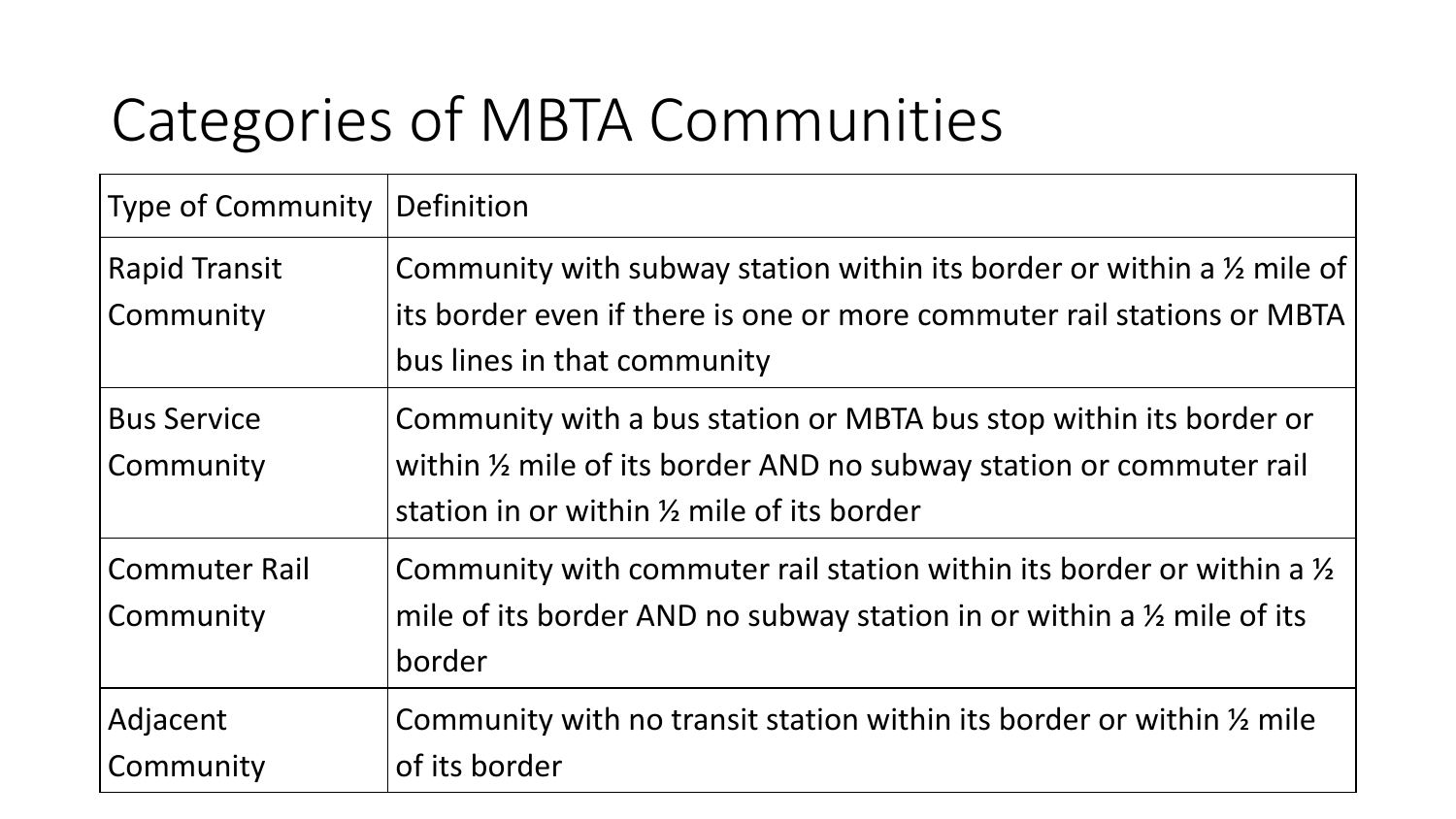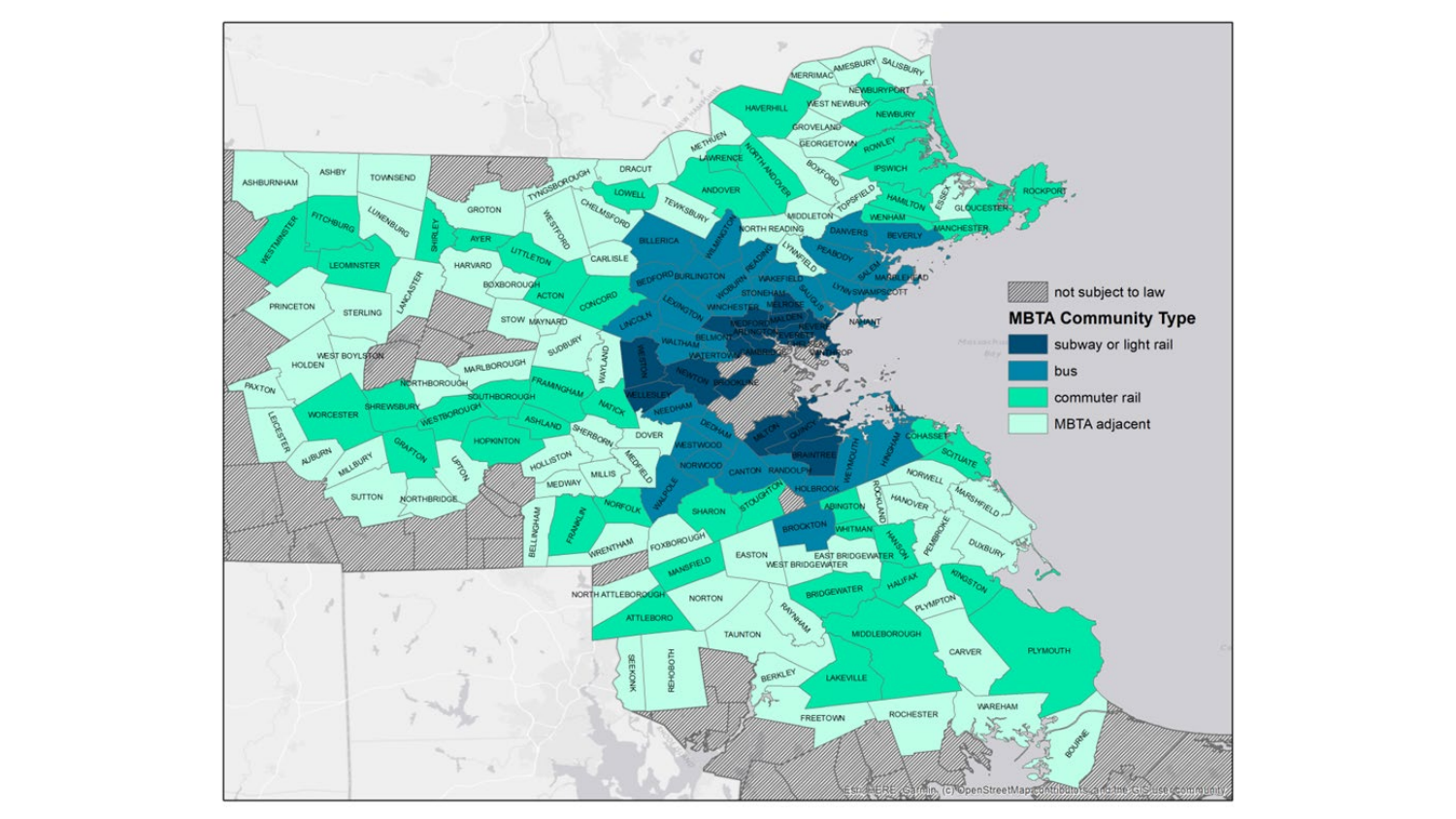### Zoning Capacity Requirements

| <b>Type of Community</b>                                    | Minimum multifamily units as % of<br>total housing stock requirement |  |  |
|-------------------------------------------------------------|----------------------------------------------------------------------|--|--|
| <b>Rapid Transit Community</b>                              | 25%                                                                  |  |  |
| <b>Bus Service Community</b>                                | 20%                                                                  |  |  |
| <b>Commuter Rail Community</b>                              | 15%                                                                  |  |  |
| <b>Adjacent Community</b>                                   | 10%                                                                  |  |  |
| Chart for multifamily unit capacity for each MBTA community |                                                                      |  |  |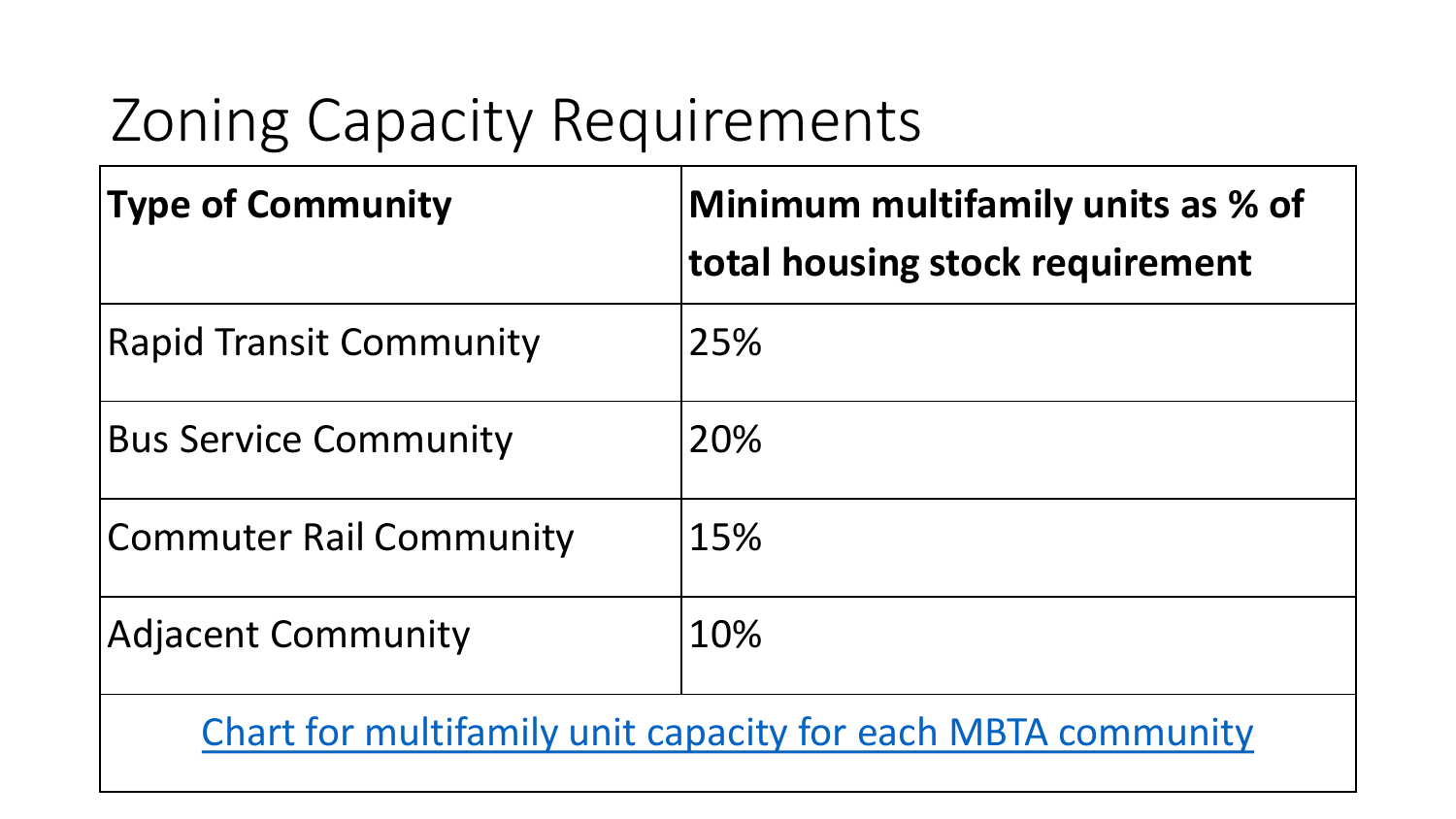#### Housing Suitable for Families with Children

- No age-restrictions for those 55+
- No legal restrictions on
	- Number of bedrooms
	- Size of bedrooms
	- Number of occupants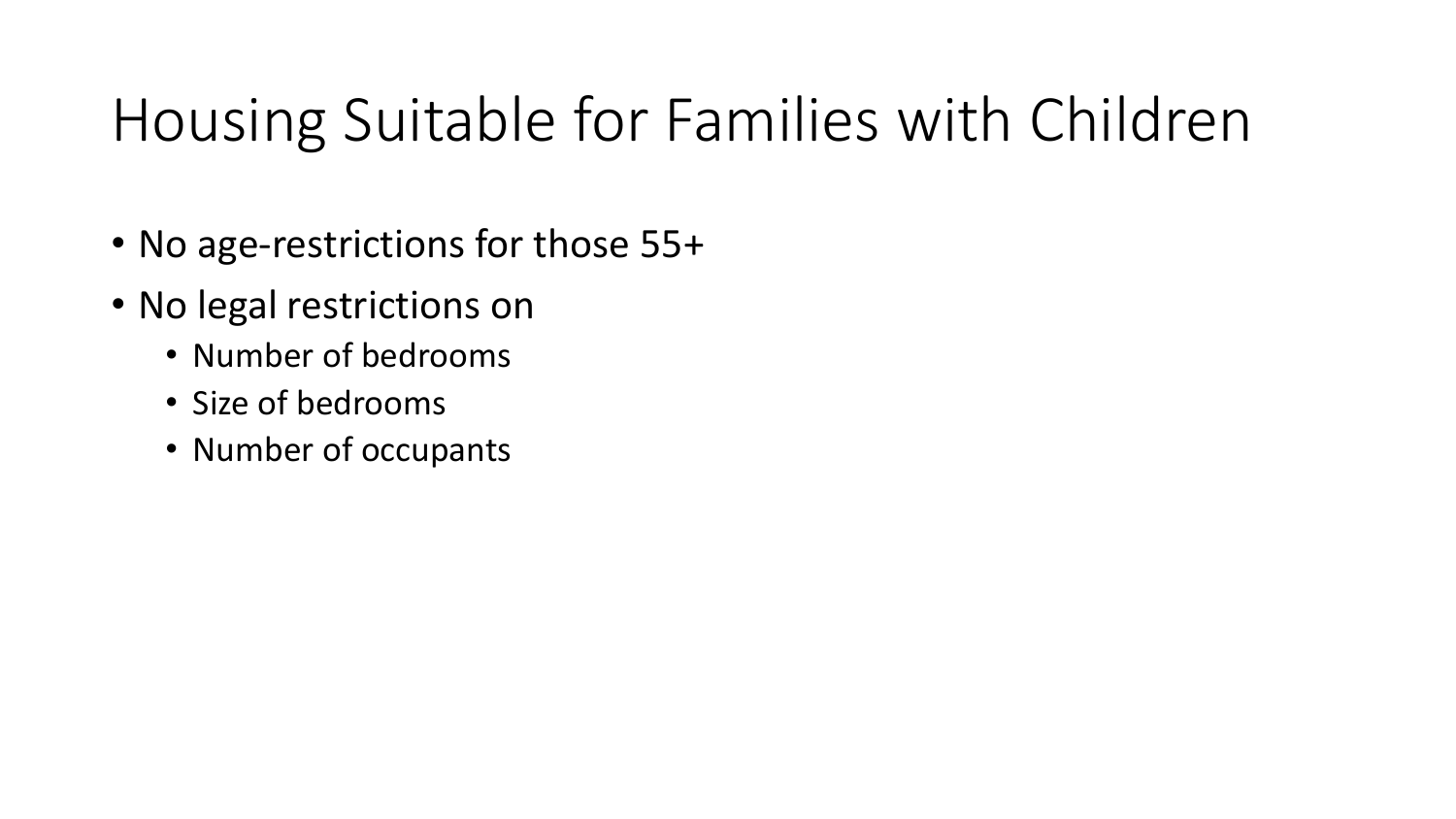#### Location of Districts

- Districts must be within  $\frac{1}{2}$  miles of a transit station, if applicable
- Distance to be measured from the boundary of any parcel of land of that transit station, such as an access roadway or parking lot
- For communities with some land within a ½ mile of a station, a substantial portion–or at least half–of the multifamily district be must located within that distance
- For communities with no land within a ½ mile of a station, the multifamily district should, if feasible, be located in an area with reasonable access to a transit station or in an area near an existing downtown or village center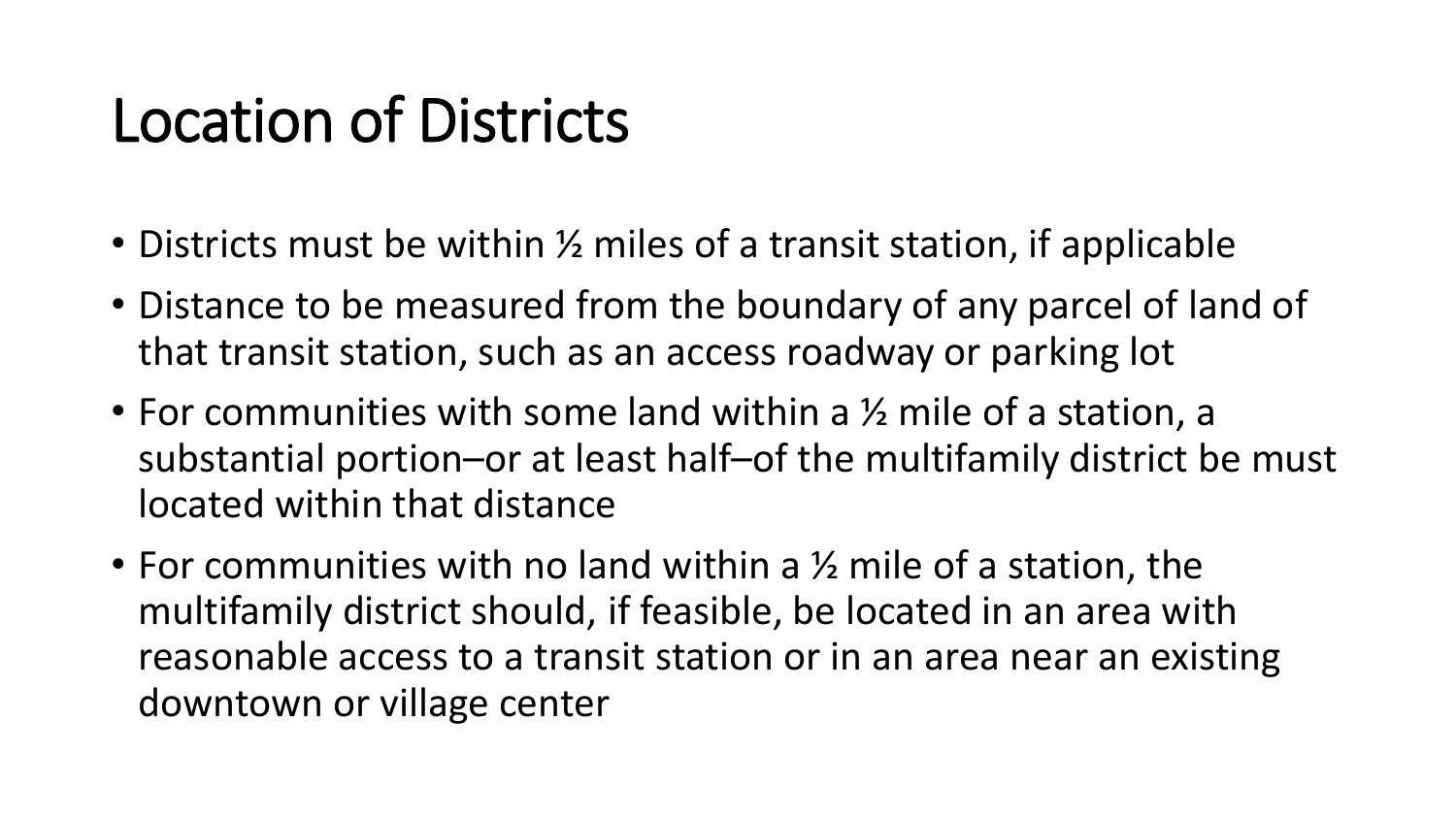#### Compliance

- *Full Compliance*: An MBTA community may receive a determination of full compliance when a multifamily district meets all the requirements of the law. For communities seeking a determination of full compliance, a community must provide DHCD with certain information on the multifamily zoning district that the community has already enacted or amended.
- •
- *Interim Compliance***:** A community may receive a determination of interim compliance for a limited amount of time to allow the community to plan for and pass a multifamily district to achieve full compliance.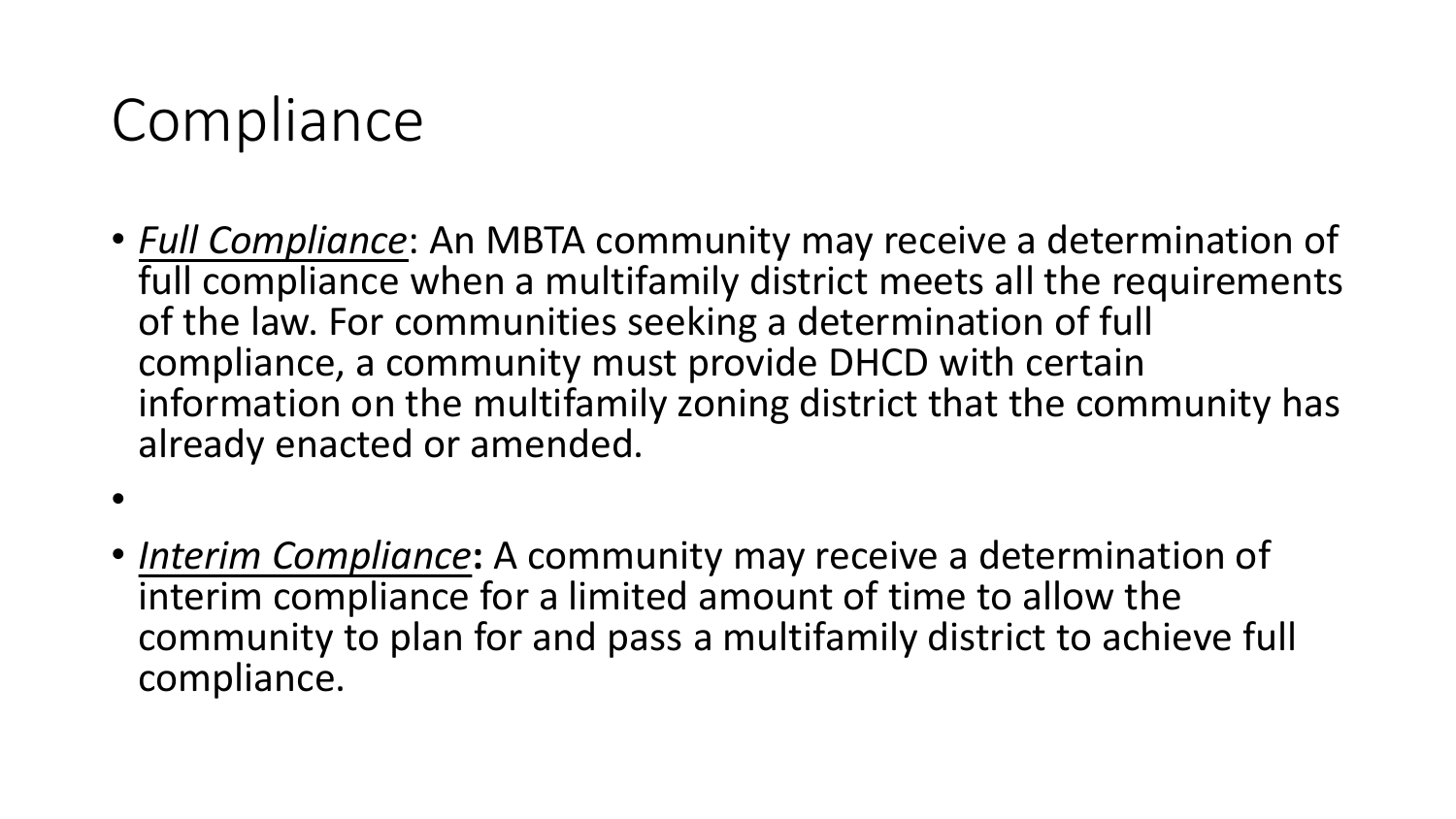#### Compliance

- By May 2, 2022, a community must:
	- Include a presentation on the draft guidelines at a meeting of the Select Board, City Council, or Town Council;
	- Complete and submit a [Community Information Form;](https://www.mass.gov/forms/mbta-community-information-form) and
	- Submit updated parcel maps to DHCD.
- By December 31, 2022, a community must either:
	- Submit a request for a determination of full compliance; or
	- Notify DHCD that there is no existing/compliant multifamily zoning district and submit a proposed action plan by certain deadlines.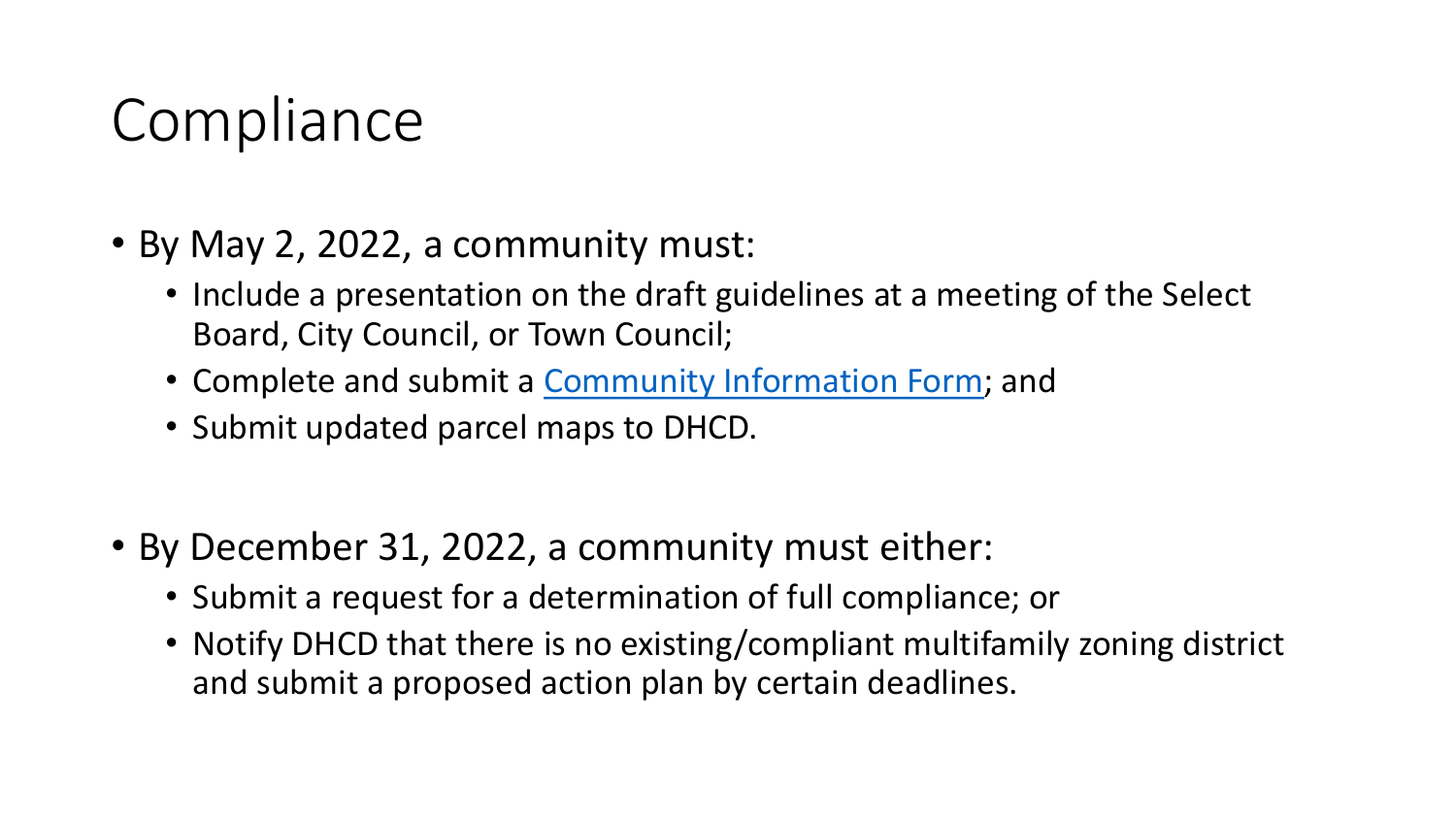## Compliance

| <b>Type of Community</b>       | <b>Action Plan Approval</b><br><b>Deadline</b> | <b>Multifamily Zoning</b><br><b>Adoption Deadline</b> |
|--------------------------------|------------------------------------------------|-------------------------------------------------------|
| <b>Rapid Transit Community</b> | March 1, 2023                                  | December 31, 2023                                     |
| <b>Bus Service Community</b>   | March 1, 2023                                  | December 31, 2023                                     |
| <b>Commuter Rail Community</b> | July 1, 2023                                   | December 31, 2024                                     |
| <b>Adjacent Community</b>      | July 1, 2023                                   | December 31, 2024                                     |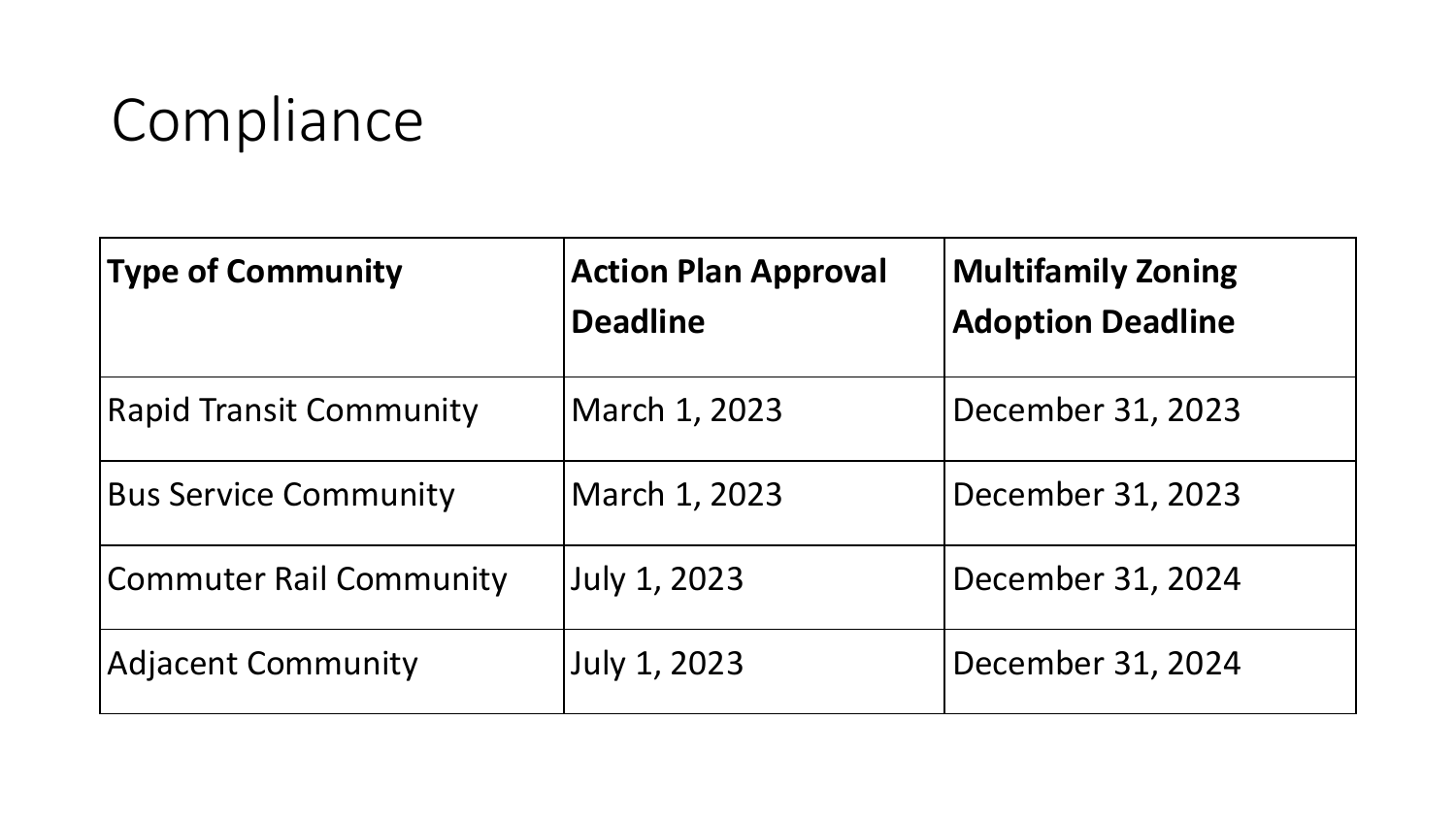#### Effect of Non-Compliance

- Failure to comply with the multifamily zoning requirements would make a community ineligible for funds from:
	- Housing Choice Grants;
	- Local Capital Fund Projects; and
	- MassWorks Infrastructure Program
- DHCD may, in its discretion, take non-compliance into consideration when making other discretionary grant awards.